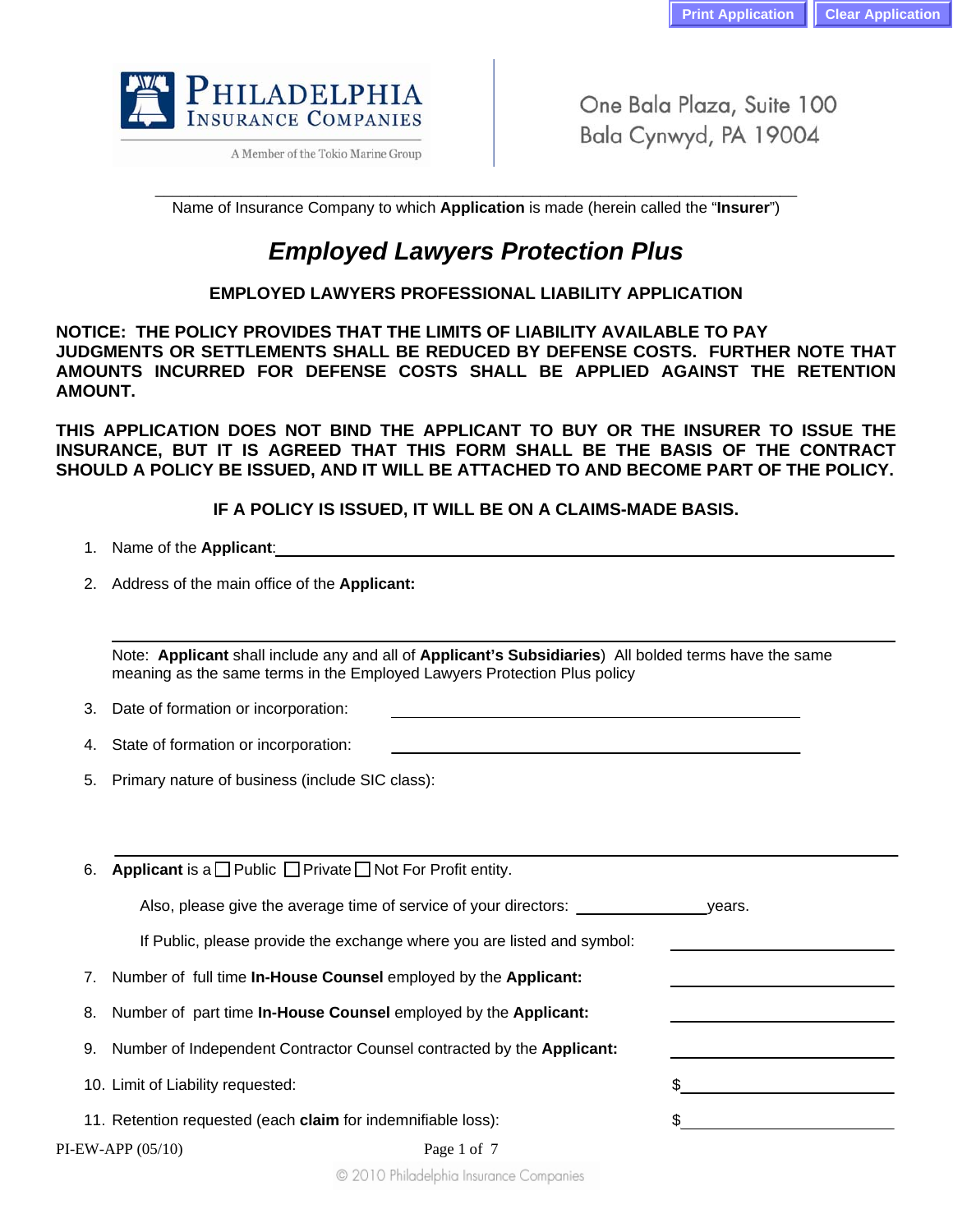| 12. Securities Claims Sublimit of Liability requested:<br>(maximum \$5,000,000)                                                                                                                                                             | \$                   |  |  |  |
|---------------------------------------------------------------------------------------------------------------------------------------------------------------------------------------------------------------------------------------------|----------------------|--|--|--|
| If a Securities Claims Sublimit of Liability is requested, then these questions must be answered:                                                                                                                                           |                      |  |  |  |
| S1. Does any In-House Counsel issue legal opinions with respect to registration statements filed with any<br>securities commission?                                                                                                         | ∐Yes ∐No             |  |  |  |
| S2. Does any In-House Counsel sign registration statements of the Applicant?                                                                                                                                                                | $\Box$ Yes $\Box$ No |  |  |  |
| S3. Does any In-House Counsel serve on the Board of Directors or equivalent governing body of the Applicant?                                                                                                                                | $\Box$ Yes $\Box$ No |  |  |  |
| S4. Has the Applicant made a public offering of debt or equity within the past two (2) years? $\Box$ Yes $\Box$ No                                                                                                                          |                      |  |  |  |
| S5. If Applicant is a private company, does it have a filing requirement with the U.S. Securities and Exchange<br>Commission?                                                                                                               | コYes □No             |  |  |  |
| 13. Does Applicant plan to merge, acquire, or be acquired by or with another entity or consolidate any of its<br>Subsidiaries within the next twelve (12) months?                                                                           | Yes $\Box$ No        |  |  |  |
| 14. Does Applicant anticipate any registration of securities under the Securities Act of 1933 (or any similar state or<br>foreign rule or law) or any other offering of securities within the next twelve (12) months? $\Box$ Yes $\Box$ No |                      |  |  |  |
| 15. Does any In-House Counsel issue written legal opinions to outside parties in connection with sales, acquisitions<br>or other transactions?                                                                                              | ∐Yes ∐No             |  |  |  |
| 16. Does any In-House Counsel serve on a due diligence committee or perform legal professional services in<br>connection with any of Applicant's mergers, acquisitions or consolidations?<br>$\Box$ Yes $\Box$ No                           |                      |  |  |  |
| 17. Does any In-House Counsel appear in court for the Applicant or other parties in the course of his employment<br>for the Applicant?                                                                                                      | $\Box$ Yes $\Box$ No |  |  |  |
| 18. Does any In-House Counsel provide personal legal professional services with respect to criminal, matrimonial<br>or intellectual property law or estate/financial planning?<br>If "yes," how often?                                      | $\Box$ Yes $\Box$ No |  |  |  |
| 19. Financial information (Financial statement required if Limits of more than \$1 Million are requested):                                                                                                                                  |                      |  |  |  |
| <b>Total Assets</b>                                                                                                                                                                                                                         | \$                   |  |  |  |
| <b>Total Liabilities</b>                                                                                                                                                                                                                    | \$                   |  |  |  |
| <b>Current Assets</b>                                                                                                                                                                                                                       |                      |  |  |  |
| <b>Current Liabilities</b>                                                                                                                                                                                                                  |                      |  |  |  |
| Revenues                                                                                                                                                                                                                                    |                      |  |  |  |
| Based on Financial Statement Dated:                                                                                                                                                                                                         | (Month / Year)       |  |  |  |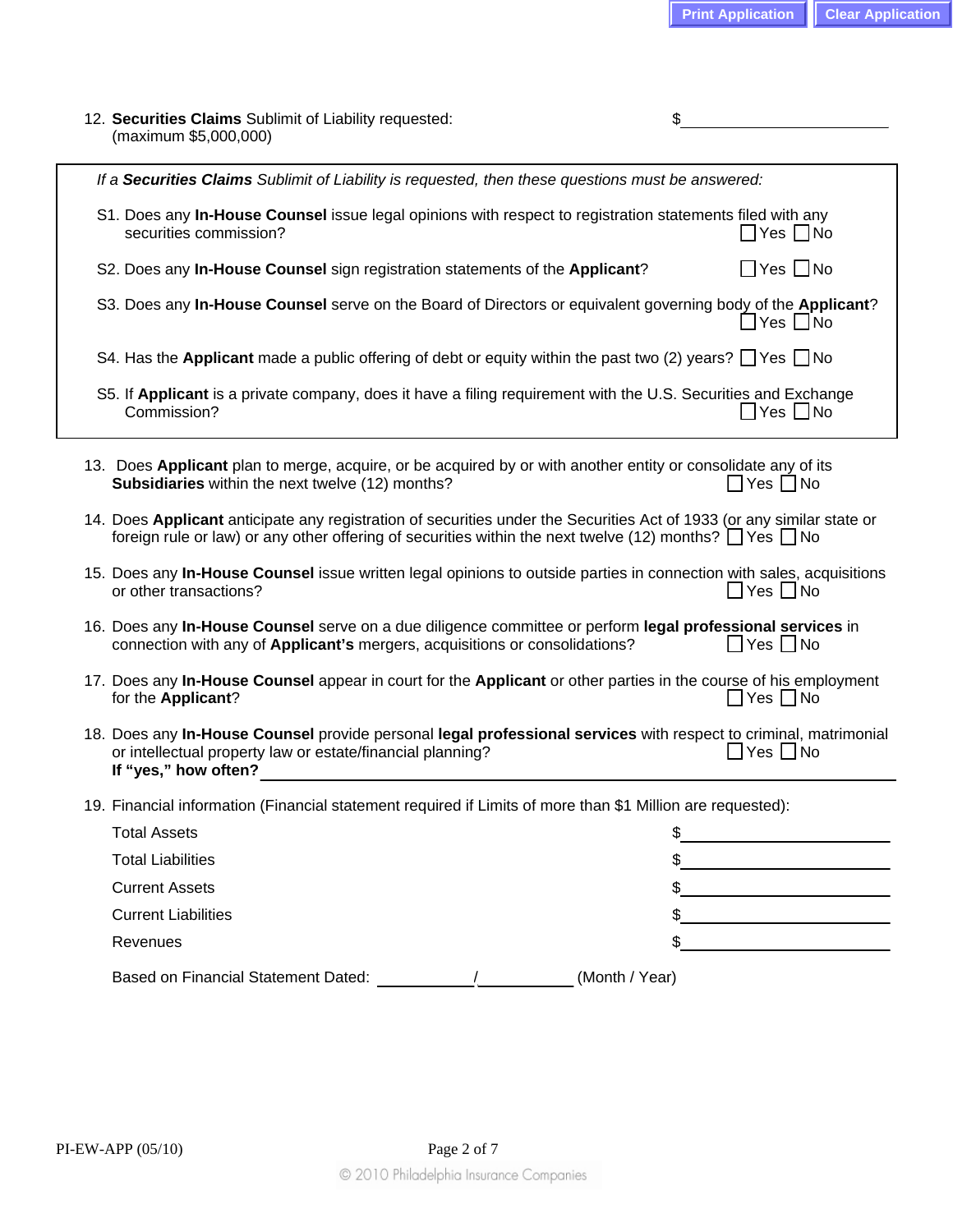20. Does the Applicant carry Directors and Officers, Employment Practices Liability, Professional Liability Insurance? □ Yes □ No If "Yes," provide the following information with regard to all insurance:

|                                         | D&O | <b>EPLI</b> | <b>E&amp;O</b> |
|-----------------------------------------|-----|-------------|----------------|
| <b>Insurance Carrier</b>                |     |             |                |
| Limits of Liability                     |     |             |                |
| Deductible/Retention                    |     |             |                |
| Premium                                 | s.  |             |                |
| <b>Policy Period</b>                    |     |             |                |
| <b>Retroactive Date/Continuity Date</b> |     |             |                |
| Years of continuous coverage            |     |             |                |

21. Has any insurance carrier refused, canceled or non-renewed the **Applicant's** Directors and Officers or other management liability insurance, Employment Practices Liability Insurance or Professional Liability Insurance for **In-House Counsel**? (MISSOURI APPLICANTS NEED NOT REPLY.) <sup>Yes</sup> No **If "Yes," please provide the date, carrier, coverage and reason for each declination, cancellation or nonrenewal.** 

- **22.** Has any **In-House Counsel** been subject to any discipline by, or been refused admission to any bar, court or administrative agency? **No If "Yes,"attach complete information.**
- 23. Has the **Applicant** or any **In-House Counsel** been charged with a violation of any federal, state or foreign securities law, rule or regulation in any court or by any civil, criminal, administrative or regulatory agency? Yes No **If "Yes," attach complete information.**
- 24. After reasonable inquiry, is any **In-House Counsel** or the **Applicant** aware of any claims or actions against any person proposed for insurance in his or her capacity as **In-House Counsel** within the past three (3) years? Yes No **If "Yes," attach complete information.**
- 25. After reasonable inquiry, is any **In-House Counsel** or the **Applicant**, aware, of any act, error or omission which may reasonably be expected to give rise to a **claim** against any **In-House Counsel**? Thes Tho **If "Yes," attach complete information.**

It is agreed that with respect to Questions 22, 23, 24 and 25 above, that if any answer is in the affirmative, then such **Claim**, proceeding or action and any **Claim** or action arising from such **Claim**, proceeding, action, knowledge, information or involvement is excluded from the proposed coverage. It is further agreed that all written statements and materials furnished to the insurer in conjunction with this **Application** along with all public documents (including 10-Qs, 10-Ks and other filings) are hereby incorporated by reference into this application and made a part hereof.

**WARNING:** ANY PERSON WHO KNOWINGLY AND WITH INTENT TO DEFRAUD ANY INSURANCE COMPANY OR OTHER PERSON FILES AN APPLICATION FOR INSURANCE OR STATEMENT OF CLAIM CONTAINING ANY MATERIALLY FALSE INFORMATION OR CONCEALS FOR THE PURPOSE OF MISLEADING, INFORMATION CONCERNING ANY FACT MATERIAL THERETO COMMITS A FRAUDULENT INSURANCE ACT, WHICH IS A CRIME AND SUBJECTS SUCH PERSON TO CRIMINAL AND CIVIL PENALTIES**.**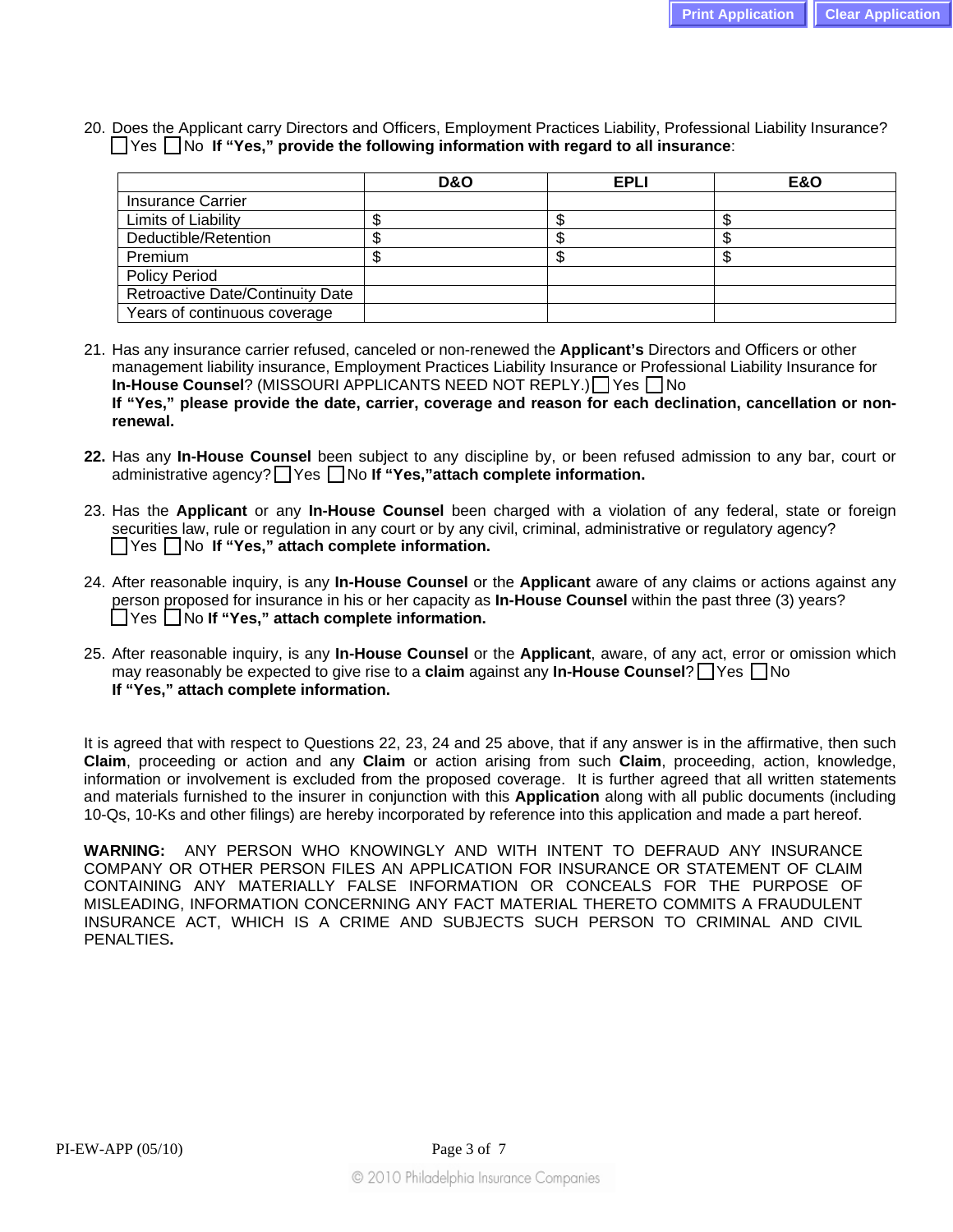#### **FRAUD NOTICE STATEMENTS**

**NOTICE TO ALASKA RESIDENTS APPLICANTS:** "A PERSON WHO KNOWINGLY AND WITH INTENT TO INJURE, DEFRAUD OR DECEIVE AN INSURANCE COMPANY FILES A CLAIM CONTAINING FALSE, INCOMPLETE OR MISLEADING INFORMATION MAY BE PROSECUTED UNDER STATE LAW."

**NOTICE TO ARKANSAS RESIDENT APPLICANTS: "**ANY PERSON WHO KNOWINGLY PRESENTS A FALSE OR FRAUDULENT CLAIM FOR PAYMENT OF A LOSS OR BENEFIT OR KNOWINGLY PRESENTS FALSE INFORMATION IN AN APPLICATION FOR INSURANCE IS GUILTY OF A CRIME AND MAY BE SUBJECT TO FINES AND CONFINEMENT IN PRISON."

**NOTICE TO ARIZONA RESIDENTS APPLICANTS:** "FOR YOUR PROTECTION ARIZONA LAW REQUIRES THE FOLLOWING STATEMENT TO APPEAR ON THIS FORM. ANY PERSON WHO KNOWINGLY PRESENTS A FALSE OR FRAUDULENT CLAIM FOR PAYMENT OF A LOSS IS SUBJECT TO CRIMINAL AND CIVIL PENALTIES."

**NOTICE TO COLORADO RESIDENTS APPLICANTS:** "IT IS UNLAWFUL TO KNOWINGLY PROVIDE FALSE, INCOMPLETE, OR MISLEADING FACTS OR INFORMATION TO AN INSURANCE COMPANY FOR THE PURPOSE OF DEFRAUDING OR ATTEMPTING TO DEFRAUD THE COMPANY. PENALTIES MAY INCLUDE IMPRISONMENT, FINES, DENIAL OF INSURANCE, AND CIVIL DAMAGES. ANY INSURANCE COMPANY OR AGENT OF AN INSURANCE COMPANY WHO KNOWINGLY PROVIDES FALSE, INCOMPLETE, OR MISLEADING FACTS OR INFORMATION TO A POLICYHOLDER OR CLAIMANT FOR THE PURPOSE OF DEFRAUDING OR ATTEMPTING TO DEFRAUD THE POLICYHOLDER OR CLAIMANT WITH REGARD TO A SETTLEMENT OR AWARD PAYABLE FROM INSURANCE PROCEEDS SHALL BE REPORTED TO THE COLORADO DIVISION OF INSURANCE WITHIN THE DEPARTMENT OF REGULATORY AGENCIES."

**NOTICE TO DISTRICT OF COLUMBIA APPLICANTS:** "WARNING: IT IS A CRIME TO PROVIDE FALSE OR MISLEADING INFORMATION TO AN INSURER FOR THE PURPOSE OF DEFRAUDING THE INSURER OR ANY OTHER PERSON. PENALTIES INCLUDE IMPRISONMENT AND/OR FINES. IN ADDITION, AN INSURER MAY DENY INSURANCE BENEFITS IF FALSE INFORMATION MATERIALLY RELATED TO A CLAIM WAS PROVIDED BY THE APPLICANT."

**NOTICE TO FLORIDA RESIDENTS APPLICANTS:** "ANY PERSON WHO, KNOWINGLY AND WITH INTENT TO INJURE, DEFRAUD, OR DECEIVE ANY INSURER FILES A STATEMENT OF CLAIM OR AN APPLICATION CONTAINING ANY FALSE, INCOMPLETE OR MISLEADING INFORMATION IS GUILTY OF A FELONY OF THE THIRD DEGREE."

**NOTICE TO KENTUCKY APPLICANTS:** "ANY PERSON WHO KNOWINGLY AND WITH INTENT TO DEFRAUD ANY INSURANCE COMPANY OR OTHER PERSON FILES AN APPLICATION FOR INSURANCE CONTAINING ANY "MATERIALLY" FALSE INFORMATION, OR CONCEALS FOR THE PURPOSE OF MISLEADING, INFORMATION CONCERNING ANY FACT MATERIAL THERETO, COMMITS A FRAUDULENT INSURANCE ACT WHICH IS A CRIME."

**NOTICE TO LOUISIANA RESIDENTS APPLICANTS: "**ANY PERSON WHO KNOWINGLY PRESENTS A FALSE OR FRAUDULENT CLAIM FOR PAYMENT OF A LOSS OR BENEFIT OR KNOWINGLY PRESENTS FALSE INFORMATION IN AN APPLICATION FOR INSURANCE IS GUILTY OF A CRIME AND MAY BE SUBJECT TO FINES AND CONFINEMENT IN PRISON."

**NOTICE TO MAINE RESIDENTS APPLICANTS:** "IT IS A CRIME TO KNOWINGLY PROVIDE FALSE, INCOMPLETE OR MISLEADING INFORMATION TO AN INSURANCE COMPANY FOR THE PURPOSE OF DEFRAUDING THE COMPANY. PENALTIES MAY INCLUDE IMPRISONMENT, FINES OR A DENIAL OF INSURANCE BENEFITS."

**RESIDENTS OF MARYLAND APPLICANTS: "**ANY PERSON WHO KNOWINGLY AND WILLFULLY PRESENTS A FALSE OR FRAUDULENT CLAIM FOR PAYMENT OF A LOSS OR BENEFIT OR WHO KNOWINGLY AND WILLFULLY PRESENTS FALSE INFORMATION IN AN APPLICATION FOR INSURANCE IS GUILTY OF A CRIME AND MAY BE SUBJECT TO FINES AND CONFINEMENT IN PRISON."

**RESIDENTS OF MINNESOTA APPLICANTS**: "ANY PERSON WHO, WITH INTENT TO DEFRAUD OR KNOWING THAT HE/SHE IS FACILITATING A FRAUD AGAINST ANY INSURER, SUBMITS AN APPLICATION OR FILES A CLAIM CONTAINING A FALSE OR DECEPTIVE STATEMENT IS GUILTY OF INSURANCE FRAUD."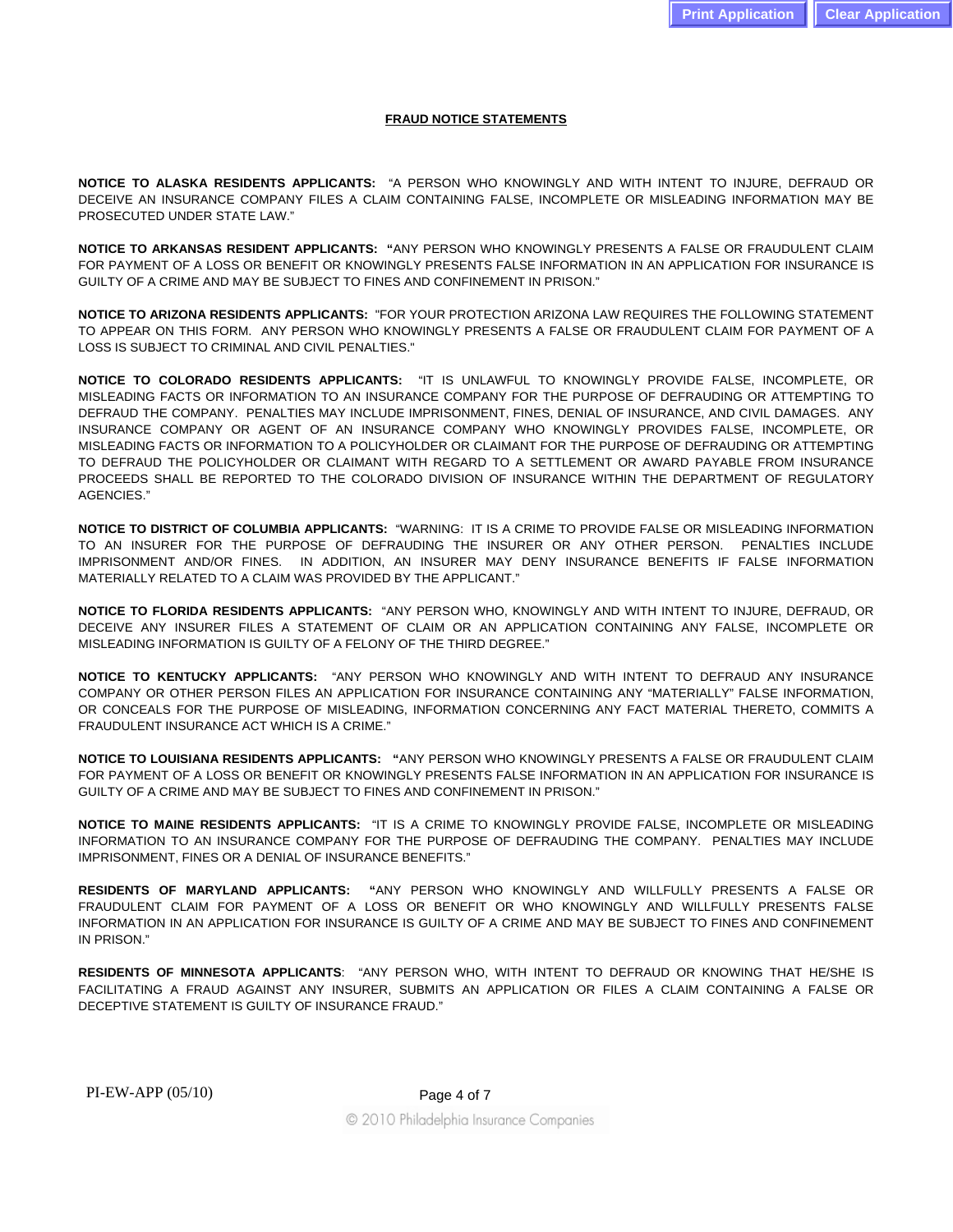**RESIDENTS OF NEW JERSEY APPLICANTS:** "ANY PERSON WHO INCLUDES ANY FALSE OR MISLEADING INFORMATION ON AN APPLICATION FOR AN INSURANCE POLICY IS SUBJECT TO CRIMINAL AND CIVIL PENALTIES."

**RESIDENTS OF NEW MEXICO APPLICANTS:** "ANY PERSON WHO KNOWINGLY PRESENTS A FALSE OR FRAUDULENT CLAIM FOR PAYMENT OF A LOSS OR BENEFIT OR KNOWINGLY PRESENTS FALSE INFORMATION IN AN APPLICATION FOR INSURANCE IS GUILTY OF A CRIME AND MAY BE SUBJECT TO CIVIL FINES AND CRIMINAL PENALTIES."

**RESIDENTS OF NEW YORK APPLICANTS:** "ANY PERSON WHO KNOWINGLY AND WITH INTENT TO DEFRAUD ANY INSURANCE COMPANY OR OTHER PERSON FILES AN APPLICATION FOR INSURANCE OR STATEMENT OF CLAIM CONTAINING ANY MATERIALLY FALSE INFORMATION, OR CONCEALS FOR THE PURPOSE OF MISLEADING, INFORMATION CONCERNING ANY FACT MATERIAL THERETO, COMMITS A FRAUDULENT INSURANCE ACT, WHICH IS A CRIME AND SHALL ALSO BE SUBJECT TO A CIVIL PENALTY NOT TO EXCEED FIVE THOUSAND DOLLARS AND THE STATED VALUE OF THE CLAIM FOR EACH SUCH VIOLATION."

**RESIDENTS OF OHIO APPLICANTS:** "ANY PERSON WHO, WITH INTENT TO DEFRAUD OR KNOWING THAT HE/SHE IS FACILITATING A FRAUD AGAINST ANY INSURER, SUBMITS AN APPLICATION OR FILES A CLAIM CONTAINING A FALSE OR DECEPTIVE STATEMENT IS GUILTY OF INSURANCE FRAUD."

**RESIDENTS OF OKLAHOMA APPLICANTS**: "ANY PERSON WHO KNOWINGLY AND WITH INTENT TO INJURE, DEFRAUD OR DECEIVE ANY INSURER, MAKES ANY CLAIM FOR THE PROCEEDS OF AN INSURANCE POLICY CONTAINING ANY FALSE, INCOMPLETE OR MISLEADING INFORMATION IS GUILTY OF A FELONY."

**RESIDENTS OF OREGON APPLICANTS:** "ANY PERSON WHO KNOWINGLY AND WITH INTENT TO DEFRAUD OR SOLICIT ANOTHER TO DEFRAUD AN INSURER: (1) BY SUBMITTING AN APPLICATION, OR (2) BY FILING A CLAIM CONTAINING A FALSE STATEMENT AS TO ANY MATERIAL FACT, MAY BE VIOLATING STATE LAW."

**RESIDENTS OF PENNSYLVANIA APPLICANTS:** "ANY PERSON WHO KNOWINGLY AND WITH INTENT TO DEFRAUD ANY INSURANCE COMPANY OR OTHER PERSON FILES AN APPLICATION FOR INSURANCE OR STATEMENT OF CLAIM CONTAINING ANY MATERIALLY FALSE INFORMATION OR CONCEALS FOR THE PURPOSE OF MISLEADING INFORMATION CONCERNING ANY FACT MATERIAL THERETO COMMITS A FRAUDULENT INSURANCE ACT WHICH IS A CRIME AND SUBJECTS SUCH PERSON TO CRIMINAL AND CIVIL PENALTIES."

**RESIDENTS OF TENNESSEE APPLICANTS:** "IT IS A CRIME TO KNOWINGLY PROVIDE FALSE, INCOMPLETE OR MISLEADING INFORMATION TO AN INSURANCE COMPANY FOR THE PURPOSE OF DEFRAUDING THE COMPANY. PENALTIES INCLUDE IMPRISONMENT, FINES AND DENIAL OF INSURANCE BENEFITS."

**RESIDENTS OF TEXAS APPLICANTS:** IF A LIFE, HEALTH AND ACCIDENT INSURER PROVIDES A CLAIM FORM FOR A PERSON TO USE TO MAKE A CLAIM, THAT FORM MUST CONTAIN THE FOLLOWING STATEMENT OR A SUBSTANTIALLY SIMILAR STATEMENT: "ANY PERSON WHO KNOWINGLY PRESENTS A FALSE OR FRAUDULENT CLAIM FOR THE PAYMENT OF A LOSS IS GUILTY OF A CRIME AND MAY BE SUBJECT TO FINES AND CONFINEMENT IN STATE PRISON."

**RESIDENTS OF VIRGINIA APPLICANTS:** "IT IS A CRIME TO KNOWINGLY PROVIDE FALSE, INCOMPLETE OR MISLEADING INFORMATION TO AN INSURANCE COMPANY FOR THE PURPOSE OF DEFRAUDING THE COMPANY. PENALTIES MAY INCLUDE IMPRISONMENT, FINES AND DENIAL OF INSURANCE BENEFITS."

**RESIDENTS OF WASHINGTON APPLICANTS: "**IT IS A CRIME TO KNOWINGLY PROVIDE FALSE, INCOMPLETE, OR MISLEADING INFORMATION TO AN INSURANCE COMPANY FOR THE PURPOSES OF DEFRAUDING THE COMPANY. PENALTIES INCLUDE IMPRISONMENT, FINES, AND DENIAL OF INSURANCE BENEFITS."

**RESIDENTS OF WEST VIRGINIA APPLICANTS:** "ANY PERSON WHO KNOWINGLY PRESENTS A FALSE OR FRAUDULENT CLAIM FOR PAYMENT OF A LOSS OR BENEFIT OR KNOWINGLY PRESENTS FALSE INFORMATION IN AN APPLICATION FOR INSURANCE IS GUILTY OF A CRIME AND MAY BE SUBJECT TO FINES AND CONFINEMENT IN PRISON."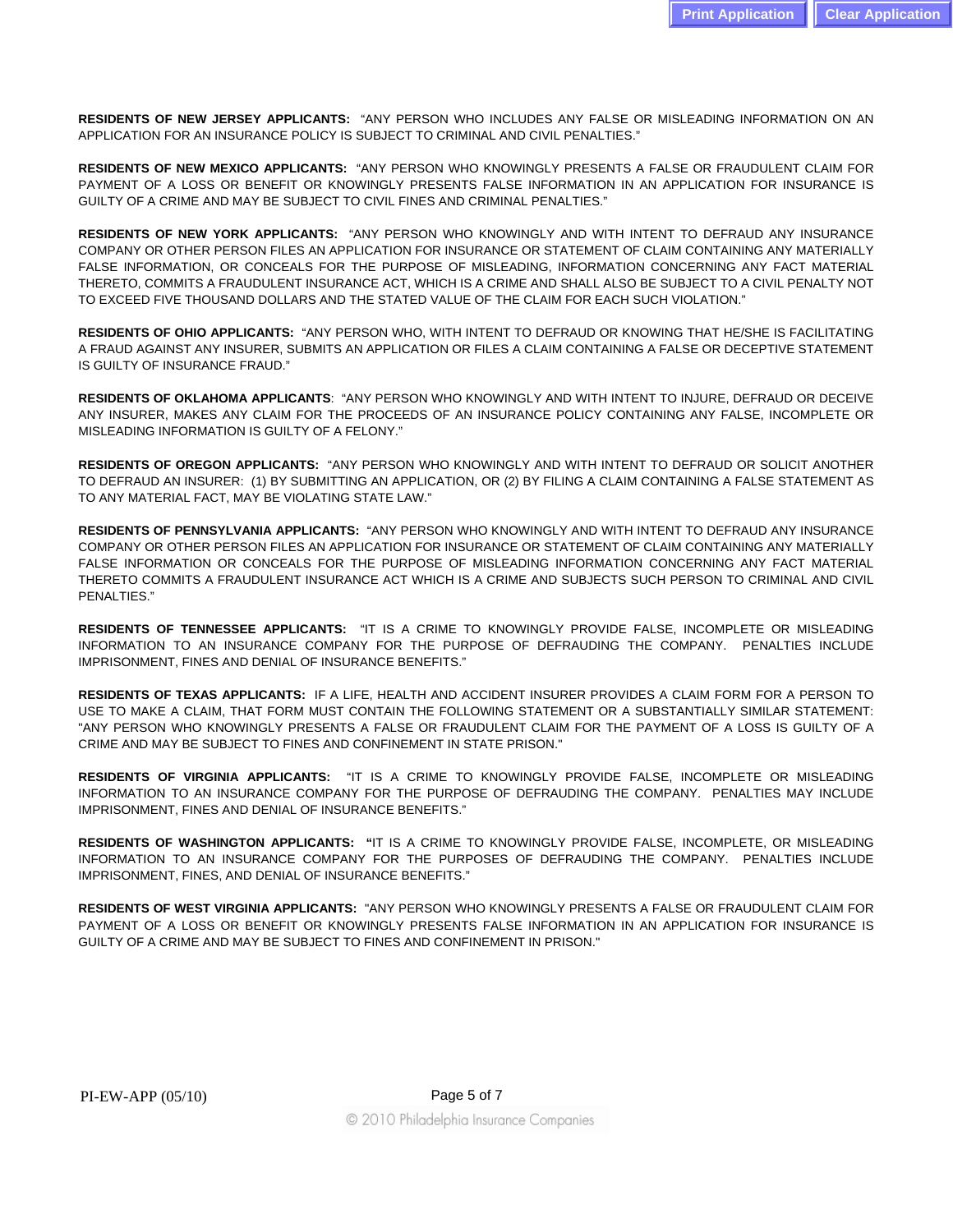# Name (Please Print/Type) Title (Must be signed by President, Chairman or **General Counsel)**

Signature Date

The above signed warrants that he/she is authorized and has the power to complete and execute this Application, including the Warranty Statement on behalf of the **Applicant** and their respective Directors, Officers or other Insured Persons.

### **Produced By: (Section to be completed by Producer/Broker)**

\_\_\_\_\_\_\_\_\_\_\_\_\_\_\_\_\_\_\_\_\_\_\_\_\_\_\_\_\_\_\_\_\_\_\_\_\_\_\_\_\_\_\_

| CB Malaga Insurance Services LLC                | Legal Malpractice Insurance Center |  |  |  |  |
|-------------------------------------------------|------------------------------------|--|--|--|--|
| Producer                                        | Agency                             |  |  |  |  |
|                                                 |                                    |  |  |  |  |
| Producer License Number                         | Agency Taxpayer ID or SS Number    |  |  |  |  |
| www.legalmalpracticecenter.com - 1-877-245-5887 |                                    |  |  |  |  |
| Address (Street, City, State, Zip)              |                                    |  |  |  |  |